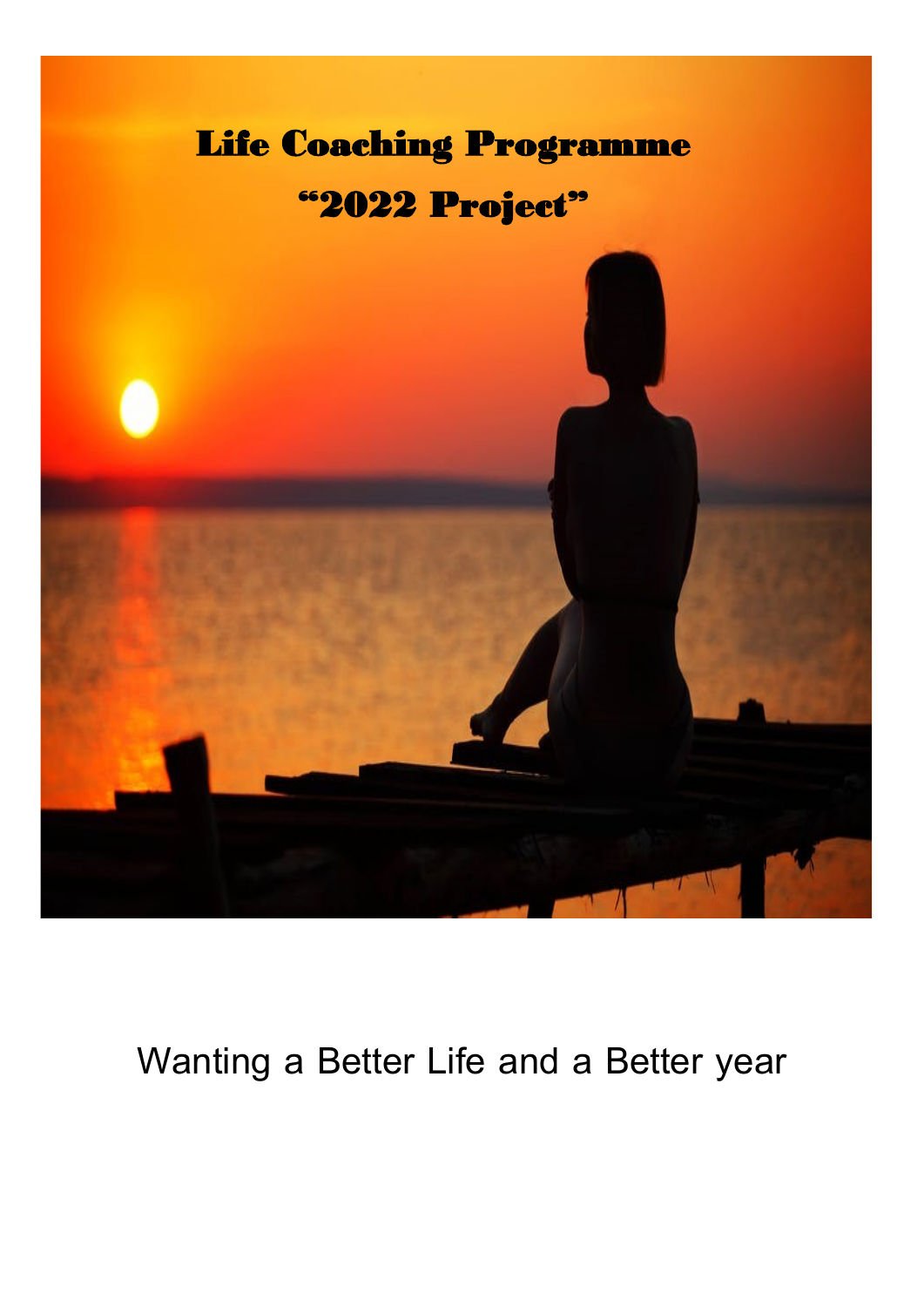# **Introduction to this work book**

Hello and welcome to my work book. This is part of my Life Coaching Programme "2022 Project" to help you have a better life and a better year.

It all starts with the things you want to change in your life.

Who you idolise and why. Why does this person inspire you and what can you learn from them.

What are your fears with the changes you want to make and things you are looking forward too.

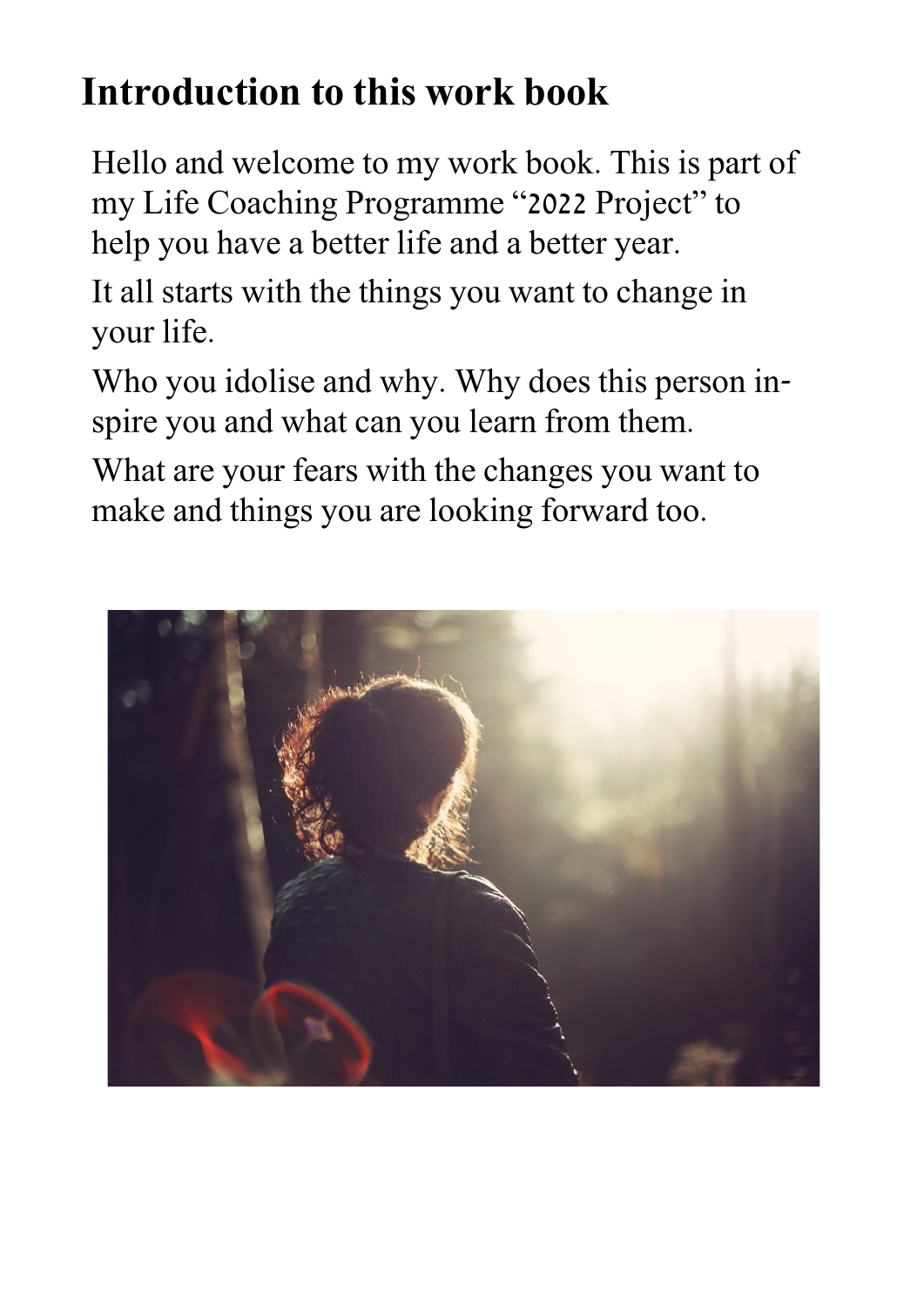#### **The things you want to change in your life?**

Use this page to go through what in your life you want to change. I have today decided after taking my son to the park and have a walk, want to do this every Saturday and Sunday. Or play football or even do some dancing. It all adds up when you know you have these habits to look forward to. And when you have completed them, is so rewarding and helps clear your mind and make sure you do it for yourself.

### **Use this space to jot down what you want to change (use an extra page if you need to):**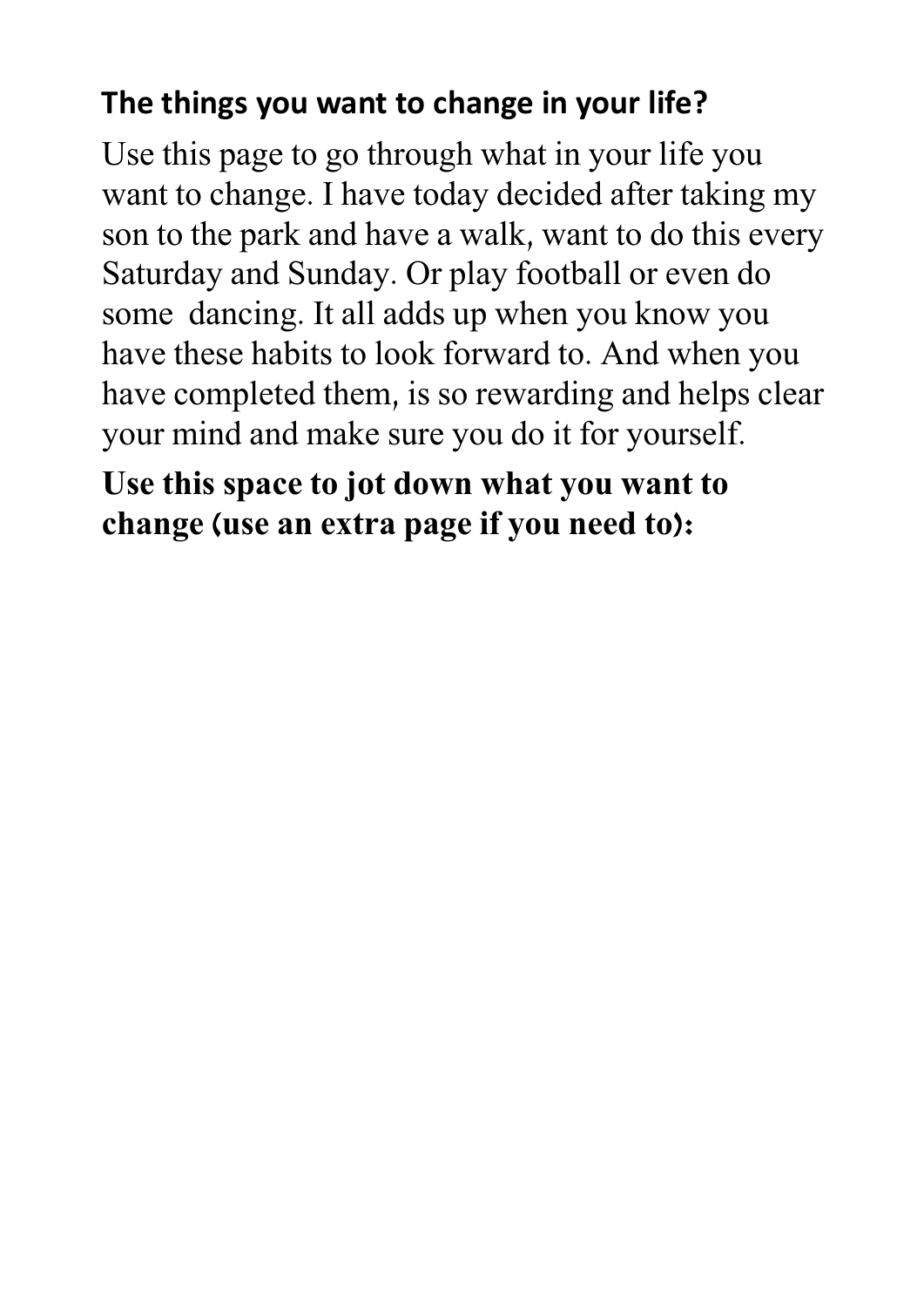### **Who do you idolise and admire ?**

It is not good to compare yourself as this just makes you feel down about yourself and not want to get more out of your life. It is all about seeing that you can accomplish your dreams to, and research about the person you admire and what elements can you use for yourself .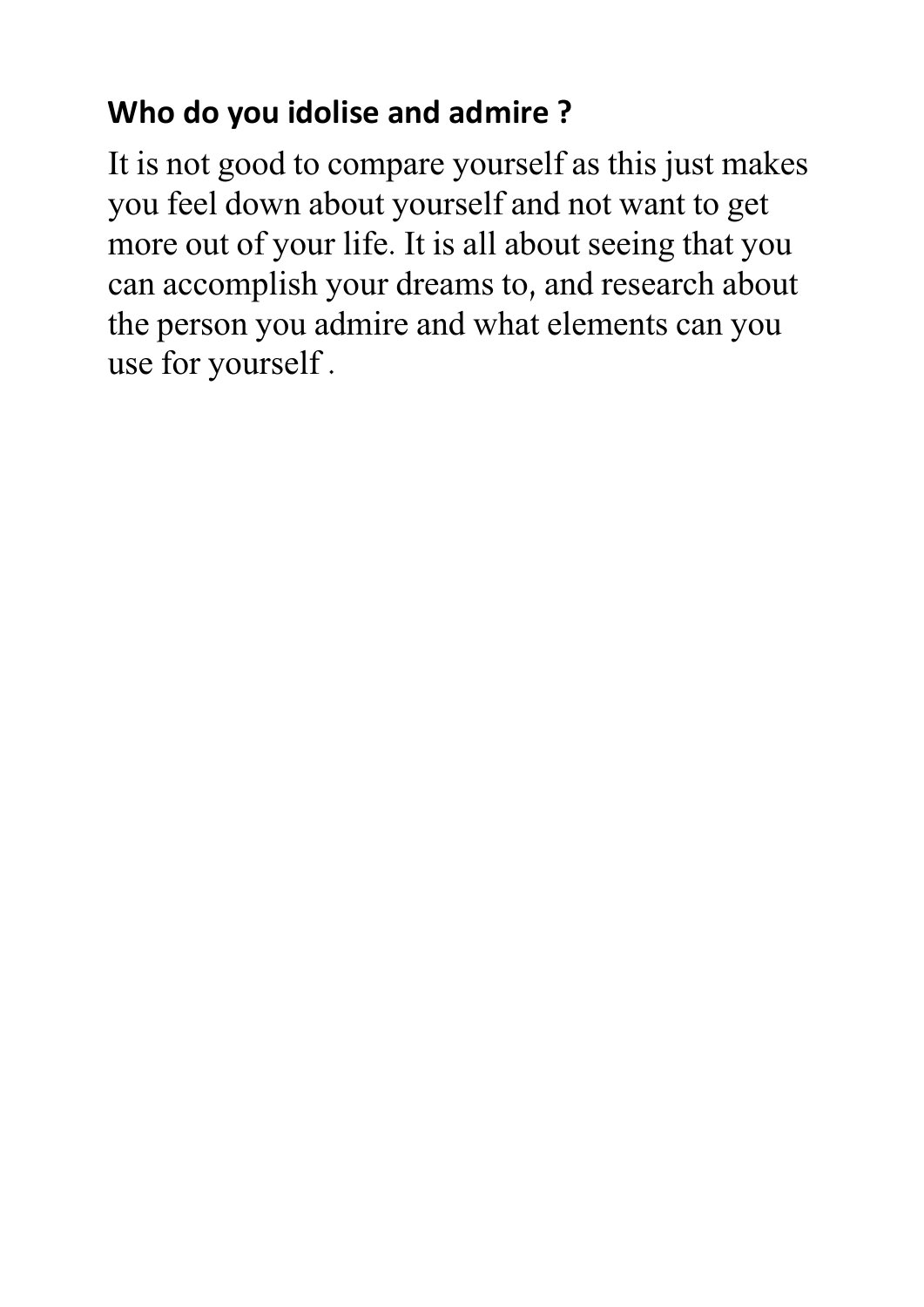## **What has been your biggest change in your life that you fear people will judge you on?**

Often we can hold ourselves back and feel that we have nothing to give when the person you talk to about tries to say all the things that could go wrong. Use it to give you more confidence, to achieve the item you dream about and make you stronger.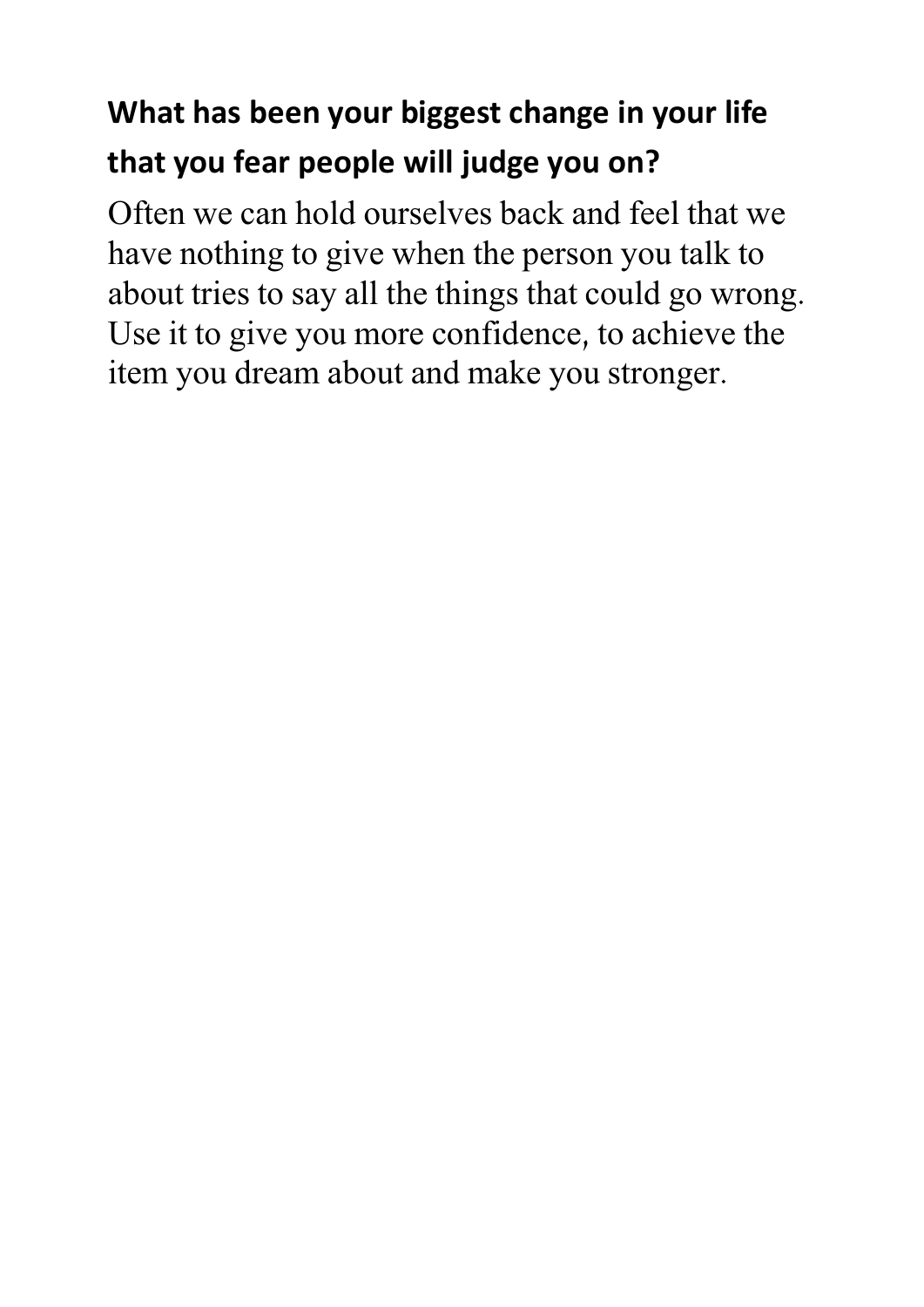### **Is there anything you are looking forward to this year and feel you need more in your life?**

I love having things to look forward too and so made sure I booked a holiday, gone to a concert and visiting more of my home, London.

It is good to have a things to look forward to, because life can be boring when you stay in every weekend for example. I love exploring and make sure I do so regularly. Even if it is last minute. Often they are the best memories. So go on book that holiday, that spa weekend, just get as much out of your life as possible.